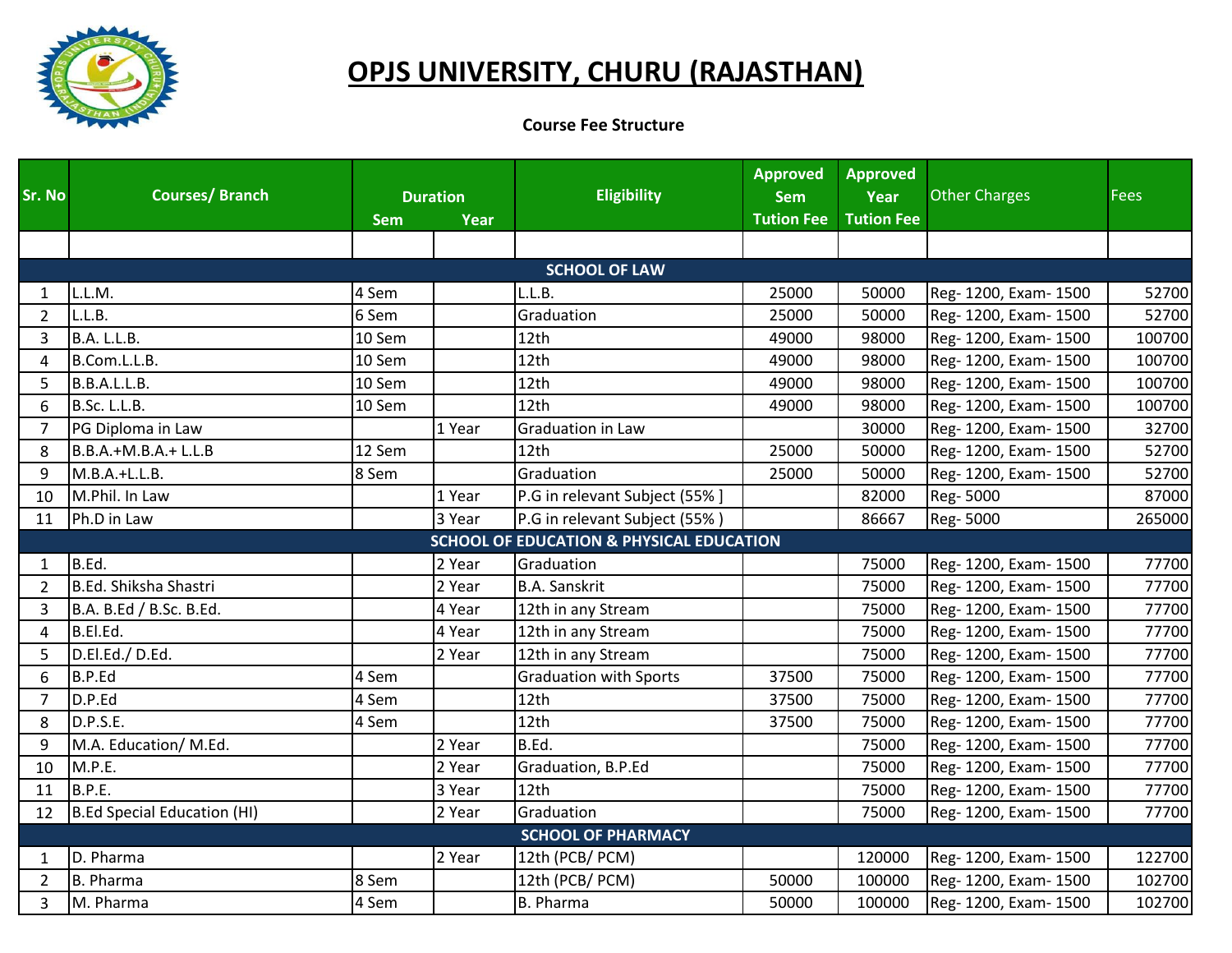|                | <b>SCHOOL OF PHILOSOPHY AND RESEARCH</b> |        |                                   |                                                    |       |        |                       |        |
|----------------|------------------------------------------|--------|-----------------------------------|----------------------------------------------------|-------|--------|-----------------------|--------|
| $\mathbf 1$    | Ph.D. (Full Time)                        |        | 3 Year                            | P.G in relevant subject (55% ]                     |       | 86667  | Reg-5000              | 265000 |
| $\overline{2}$ | Ph.D. (Part time)                        |        | 4 year                            | P.G in relevant Subject (55% ]                     |       | 65000  | Reg-5000              | 265000 |
| 3              | M.Phil.                                  |        | 1 Year                            | P.G in relevant Subject (55%)                      |       | 82000  | Reg-5000              | 87000  |
| 4              | D.Litt.                                  |        | 2 Year                            | Ph.D. in relevant Subject (55%)                    |       | 80000  | Reg - 5000            | 85000  |
|                |                                          |        | <b>SCHOOL OF COMPUTER SCIENCE</b> |                                                    |       |        |                       |        |
| 1              | <b>BCA</b>                               | 6 Sem  |                                   | 12th in Relevent Subject                           | 25000 | 50000  | Reg- 1200, Exam- 1500 | 52700  |
|                |                                          |        |                                   |                                                    |       |        |                       |        |
| 2              | <b>MCA</b>                               | 4 Sem  |                                   | Graduation [maths] Bsc, BCA                        | 25000 | 50000  | Reg- 1200, Exam- 1500 | 52700  |
| 3              | <b>BCA+MCA</b>                           | 8SEM   |                                   | 12th in Relevent Subject                           | 26000 | 52000  | Reg- 1200, Exam- 1500 | 52700  |
| 4              |                                          |        |                                   |                                                    |       |        |                       |        |
|                | M.Sc. (Computer Science)                 | 4 Sem  |                                   | <b>Graduation in Relevent Subject</b>              | 25000 | 50000  | Reg- 1200, Exam- 1500 | 52700  |
| 5              | B.Sc. (Computer Science)                 | 6 Sem  |                                   | 12th in Relevent Subject                           | 25000 | 50000  | Reg- 1200, Exam- 1500 | 52700  |
| 6              | B.Sc. (IT)                               | 6 Sem  |                                   | 12th in Relevent Subject                           | 25000 | 50000  | Reg- 1200, Exam- 1500 | 52700  |
| 7              | DCA (Diploma in Computer                 |        |                                   |                                                    |       |        |                       |        |
|                | Application)                             |        | 1 Year                            | 12 <sub>th</sub>                                   |       | 50000  | Reg- 1200, Exam- 1500 | 52700  |
|                |                                          |        |                                   |                                                    |       |        |                       |        |
| 8              | PGDCA (Post Graduation Diploma in        |        |                                   |                                                    |       |        |                       |        |
|                | <b>Computer Application)</b>             |        | 1 Year                            | Graduation                                         |       | 17000  | Reg- 1200, Exam- 1500 | 19700  |
|                |                                          |        |                                   | <b>SCHOOL OF ARCHITECTURE &amp; PLANNING</b>       |       |        |                       |        |
| 1              | B. Arch                                  | 10 Sem |                                   | 12th (PCM)/ D.Arch                                 | 55000 | 110000 | Reg- 1200, Exam- 1500 | 112700 |
|                |                                          |        |                                   |                                                    |       |        |                       |        |
| $\overline{2}$ | D. Arch                                  | 6 Sem  |                                   | 10th                                               | 55000 | 110000 | Reg- 1200, Exam- 1500 | 112700 |
|                |                                          |        |                                   | Graduation in relevent Sub.                        |       |        |                       |        |
| 3              | <b>Master of Planning</b>                |        | 2 Year                            | (B.Tech./BE in Civil)                              |       | 50000  | Reg- 1200, Exam- 1500 | 52700  |
| 4              | <b>Bachelor of Planning</b>              |        | 4 Year                            | 12th in Relevent Subject                           |       | 58000  | Reg- 1200, Exam- 1500 | 60700  |
| 5              | Diploma in Planning                      |        | 3 Year                            | 10th                                               |       | 30000  | Reg- 1200, Exam- 1500 | 32700  |
|                |                                          |        |                                   | <b>SCHOOL OF HOTEL MANAGEMENT</b>                  |       |        |                       |        |
|                |                                          |        |                                   |                                                    |       |        |                       |        |
| 1              | BHM (Bachelor of Hotel Management)       |        | 3 Year                            | 12th                                               |       | 58000  | Reg- 1200, Exam- 1500 | 602700 |
| $\overline{2}$ | Diploma in Hotel Management              |        | 1 Year                            | 12th                                               |       | 30000  | Reg- 1200, Exam- 1500 | 32700  |
| 3              | Diploma in Housekeeping                  |        | 1 Year                            | 12th                                               |       | 30000  | Reg- 1200, Exam- 1500 | 32700  |
| 4              | Diploma in F & B Service                 |        | 1 Year                            | 12th                                               |       | 30000  | Reg- 1200, Exam- 1500 | 32700  |
| 5              | Diploma in Front Office                  |        | 1 Year                            | 12th                                               |       | 30000  | Reg- 1200, Exam- 1500 | 32700  |
|                |                                          |        |                                   |                                                    |       |        |                       |        |
| 6              | MHM (Master of Hotel Management)         | 4 Sem  |                                   | <b>BHM</b>                                         | 35000 | 70000  | Reg- 1200, Exam- 1500 | 72700  |
|                |                                          |        |                                   | <b>SCHOOL OF COMMERCE &amp; MANAGEMENT STUDIES</b> |       |        |                       |        |
| 1              | Diploma in Banking                       |        | 1 Year                            | Graduation                                         |       | 30000  | Reg- 1200, Exam- 1500 | 32700  |
| $\overline{2}$ | PGDBM (Post Graduate Diploma in          |        |                                   |                                                    |       |        |                       |        |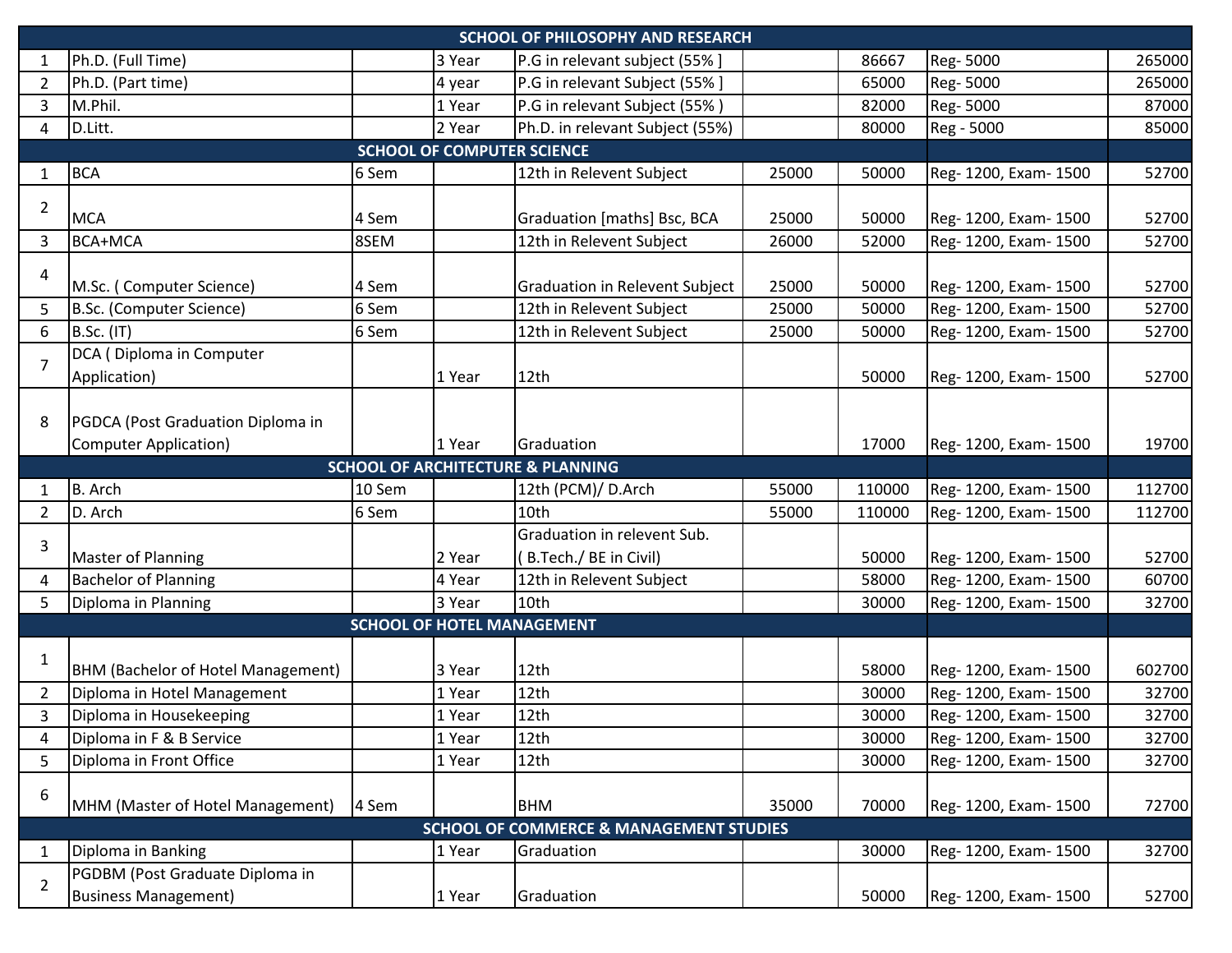| 3              | <b>B.Com</b>                                                                                                                                                              |       | 3 Year                   | 12th in Relevent Subject                                                 |       | 30000 | Reg- 1200, Exam- 1500 | 32700 |  |
|----------------|---------------------------------------------------------------------------------------------------------------------------------------------------------------------------|-------|--------------------------|--------------------------------------------------------------------------|-------|-------|-----------------------|-------|--|
| 4              | M.Com                                                                                                                                                                     |       | 2 Year                   | <b>B.Com</b>                                                             |       | 50000 | Reg- 1200, Exam- 1500 | 52700 |  |
| 5              | <b>MBA</b>                                                                                                                                                                | 4 Sem |                          | Graduation                                                               | 22500 | 45000 | Reg- 1200, Exam- 1500 | 47700 |  |
| 6              | <b>BBA</b>                                                                                                                                                                | 6 Sem |                          | 12th                                                                     | 20000 | 40000 | Reg- 1200, Exam- 1500 | 42700 |  |
| 7              | BBA+ MBA ( Integrated)                                                                                                                                                    | 8 Sem |                          | 12th                                                                     | 25000 | 50000 | Reg-1200, Exam-1500   | 52700 |  |
| 8              | <b>Master in Valuation</b>                                                                                                                                                | 4 Sem |                          | Graduation in Relevent Subject                                           | 25000 | 50000 | Reg- 1200, Exam- 1500 | 52700 |  |
|                | Strems Available in MBA - 1. HR 2. Financial 3. Marketing 4. Biotech 5. Security 6. Retail 7. Sales 8. Agriculture 9. Hospitality Mgt. 10. Construction Power 11.         |       |                          |                                                                          |       |       |                       |       |  |
|                |                                                                                                                                                                           |       |                          | Pharmical Education Institute Mgt. 12. Pharmacy Education Institute Mgt. |       |       |                       |       |  |
|                | <b>SCHOOL OF LIBRARY &amp; INFORMATION SCIENCE</b>                                                                                                                        |       |                          |                                                                          |       |       |                       |       |  |
| 1              | M. Lib                                                                                                                                                                    |       | 2 Year                   | B. Lib                                                                   |       | 50000 | Reg- 1200, Exam- 1500 | 52700 |  |
| $\overline{2}$ | B. Lib                                                                                                                                                                    |       | 1 Year                   | Graduation                                                               |       | 50000 | Reg- 1200, Exam- 1500 | 52700 |  |
|                |                                                                                                                                                                           |       | <b>SCHOOL OF SCIENCE</b> |                                                                          |       |       |                       |       |  |
|                | B.Sc.                                                                                                                                                                     |       | 3 Year                   | 12th in Relevent Subject                                                 | 25000 | 25000 | Reg- 1200, Exam- 1500 | 27700 |  |
| 2              | M.Sc.                                                                                                                                                                     |       | 2 Year                   | B.Sc. In Relevent Subject                                                | 25000 | 25000 | Reg- 1200, Exam- 1500 | 27700 |  |
|                | Strems Available in Science - Biology, Microbiology, Physics, Chemistry, Botany, Zoology, Mathematics, Anatomy, Nutrition, Life Science, H.Science, Food Processing,      |       |                          |                                                                          |       |       |                       |       |  |
|                |                                                                                                                                                                           |       |                          | Geography, Fire Safety, Biotech etc.                                     |       |       |                       |       |  |
|                |                                                                                                                                                                           |       |                          | <b>SCHOOL OF ARTS &amp; SOCIAL STUDIES</b>                               |       |       |                       |       |  |
| 1              | B.A.                                                                                                                                                                      |       | 3 Year                   | 12th                                                                     |       | 25000 | Reg- 1200, Exam- 1500 | 27700 |  |
| $\overline{2}$ | M.A.                                                                                                                                                                      |       | 2 Year                   | <b>B.A.</b>                                                              |       | 25000 | Reg- 1200, Exam- 1500 | 27700 |  |
| 3              | <b>B.A. Additional</b>                                                                                                                                                    |       | 1 Year                   | 12th                                                                     |       | 25000 | Reg- 1200, Exam- 1500 | 27700 |  |
| 4              | Master in Social Work (MSW)                                                                                                                                               |       | 2 Year                   | Graduation                                                               |       | 25000 | Reg- 1200, Exam- 1500 | 27700 |  |
|                | Strems Available in Arts - Political Science, Economics, History, Geography, Sociology, Psychology, English, Hindi, Sanskrit, Rural Development, Philosophy, Criminology, |       |                          |                                                                          |       |       |                       |       |  |
|                | Hospital Management, Tourism & Leisure Management, Labour Studies, Electronic Media, Literature, Advertising & Mass Communication, Journalism & Mass                      |       |                          |                                                                          |       |       |                       |       |  |
|                |                                                                                                                                                                           |       |                          |                                                                          |       |       |                       |       |  |
|                |                                                                                                                                                                           |       |                          | <b>SCHOOL OF NATURAPATHY &amp; YOGA SCIENCE</b>                          |       |       |                       |       |  |
|                | B.A. Yoga                                                                                                                                                                 |       | 3 Year                   | 12th                                                                     |       | 25000 | Reg- 1200, Exam- 1500 | 27700 |  |
| 2              | M.A. Yoga                                                                                                                                                                 |       | 2 Year                   | <b>Graduation in Relevent Sub.</b>                                       |       | 25000 | Reg- 1200, Exam- 1500 | 27700 |  |
| 3              | Diploma in Yoga                                                                                                                                                           |       | 1 Year                   | 12th                                                                     |       | 25000 | Reg- 1200, Exam- 1500 | 27700 |  |
|                |                                                                                                                                                                           |       |                          |                                                                          |       |       |                       |       |  |
| 4              | <b>BNYS (Bachelor of Naturapathy and</b>                                                                                                                                  |       | 5 Year &                 |                                                                          |       |       |                       |       |  |
|                | Yogic Science)                                                                                                                                                            |       |                          | 6 months 12th (PCB)                                                      |       | 50000 | Reg- 1200, Exam- 1500 | 52700 |  |
|                |                                                                                                                                                                           |       |                          | <b>SCHOOL OF JOURNALISM &amp; MASS MEDIA COMMUNICATION</b>               |       |       |                       |       |  |
| 1              | <b>MJMC</b>                                                                                                                                                               |       | 2 Year                   | <b>BJMC</b>                                                              |       | 30000 | Reg- 1200, Exam- 1500 | 32700 |  |
| $\overline{2}$ | <b>BJMC</b>                                                                                                                                                               |       | 3 Year                   | 12 <sub>th</sub>                                                         |       | 30000 | Reg- 1200, Exam- 1500 | 32700 |  |
|                |                                                                                                                                                                           |       |                          | <b>SCHOOL OF PARA-MEDICAL SCIENCE</b>                                    |       |       |                       |       |  |
| $\mathbf{1}$   | <b>MMLT</b>                                                                                                                                                               |       | 2 Years                  | <b>BMLT</b>                                                              |       | 50000 | Reg- 1200, Exam- 1500 | 52700 |  |
| $\overline{2}$ |                                                                                                                                                                           |       |                          |                                                                          |       |       |                       |       |  |
|                | <b>MPHW</b>                                                                                                                                                               |       | 1 Yr 6 Mnt 10th          |                                                                          |       | 50000 | Reg-1200, Exam-1500   | 52700 |  |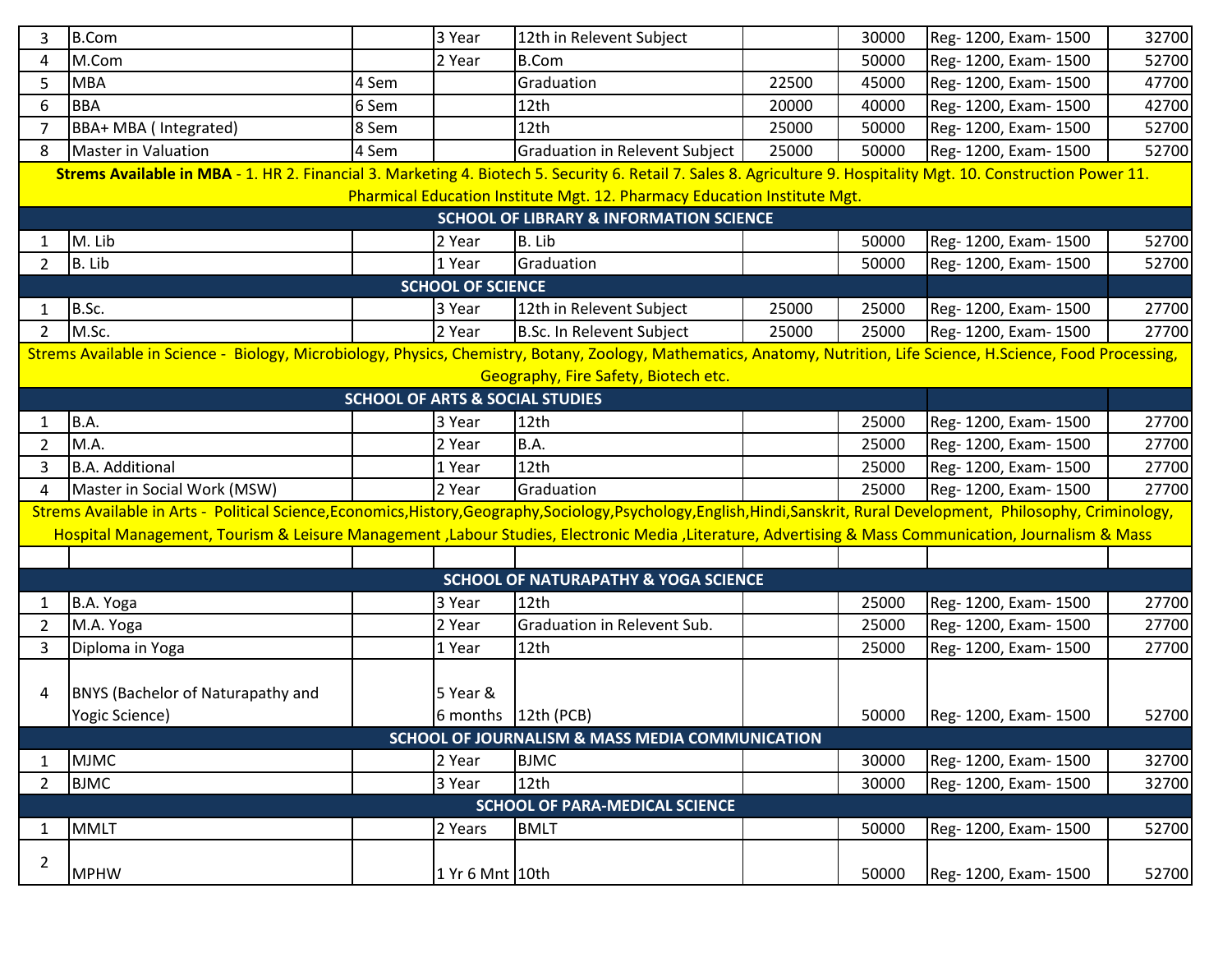| 3              | Masters in Physiotherapy in<br>Orthopedics<br>/ Neurology / Cardio Respiratory /<br>Community Based Rehabilitation /<br>Pediatrics /<br>Sport / Obsterics & Gynaecology /<br><b>Heand Condition / Geriatric</b><br>Physiotherapy /<br>Cardio - Pulmonary | 2 Years | <b>BPT/MBBS</b>                             | 50000 | Reg- 1200, Exam- 1500 | 52700 |
|----------------|----------------------------------------------------------------------------------------------------------------------------------------------------------------------------------------------------------------------------------------------------------|---------|---------------------------------------------|-------|-----------------------|-------|
| 4              | Masters in Occupational Therapy in<br>Orthopedics/Neurology / Cardio<br><b>Respiratory / Community Based</b><br>Rehabilitation / Pediatrics / Sport /<br>Obsterics & Gynaecology / Heand<br>Condition / Geriatric Physiotherapy                          | 2 Years | <b>BOT/MBBS</b>                             | 50000 | Reg- 1200, Exam- 1500 | 52700 |
| 5              | <b>BPT</b>                                                                                                                                                                                                                                               |         | 4 Yr 6 Mnt 12th with 50% (PCB)              | 50000 | Reg- 1200, Exam- 1500 | 52700 |
| 6              | <b>DPT</b>                                                                                                                                                                                                                                               | 3 Years | 12th with Science                           | 50000 | Reg- 1200, Exam- 1500 | 52700 |
| $\overline{7}$ | Diploma in Operation Theater                                                                                                                                                                                                                             |         |                                             |       |                       |       |
|                | Technology                                                                                                                                                                                                                                               | 2 Year  | 12th with Science                           | 50000 | Reg- 1200, Exam- 1500 | 52700 |
| 8              | Diploma in X-Ray                                                                                                                                                                                                                                         | 1 Year  | 12th with Science                           | 50000 | Reg- 1200, Exam- 1500 | 52700 |
| 9              | Diploma in Ayurvedic Pharmacy                                                                                                                                                                                                                            | 2 Year  | 12th with Science                           | 50000 | Reg-1200, Exam-1500   | 52700 |
| 10             | Diploma in Dental Technical & Hygiene                                                                                                                                                                                                                    | 2 Year  | 12th with Science                           | 50000 | Reg- 1200, Exam- 1500 | 52700 |
| 11             | Diploma in Veterinary Live Stock                                                                                                                                                                                                                         |         |                                             |       |                       |       |
|                | Inspector                                                                                                                                                                                                                                                | 1 Year  | 12th (PCB/PCM)                              | 50000 | Reg- 1200, Exam- 1500 | 52700 |
| 12             | Diploma in Veterinary Pharmacy                                                                                                                                                                                                                           | 2 Years | 12th (PCB)                                  | 50000 | Reg- 1200, Exam- 1500 | 52700 |
| 13             | Diploma in Health & Sanitary Inspector                                                                                                                                                                                                                   | 1 Year  | 12th (Any Stream)                           | 50000 | Reg- 1200, Exam- 1500 | 52700 |
| 14             | Bachlor in Aayurvedic Pharmacy                                                                                                                                                                                                                           | 4 Years | 12th (PCB)                                  | 50000 | Reg- 1200, Exam- 1500 | 52700 |
|                |                                                                                                                                                                                                                                                          |         | POST GRADUATE PROGRAMMES IN MEDICAL SCIENCE |       |                       |       |
| $\mathbf{1}$   | M.Sc. in Yoga and Health Edu.                                                                                                                                                                                                                            | 2 Year  | Graduation                                  | 25000 | Reg- 1200, Exam- 1500 | 27700 |
| $\overline{2}$ | M.Sc. in Biochemistry / Medical                                                                                                                                                                                                                          |         |                                             |       |                       |       |
|                | Biochemistry                                                                                                                                                                                                                                             | 2 Year  | B.Sc. In Relevent Subject                   | 25000 | Reg- 1200, Exam- 1500 | 27700 |
| 3              | M.Sc. in Microbiology / Medical<br>Microbiology                                                                                                                                                                                                          | 2 Year  | B.Sc. In Relevent Subject                   | 25000 | Reg- 1200, Exam- 1500 | 27700 |
| 4              | M.Sc. in Optometry/Clinical Optometry                                                                                                                                                                                                                    | 2 Year  | B.Sc. In Relevent Subject                   | 25000 | Reg- 1200, Exam- 1500 | 27700 |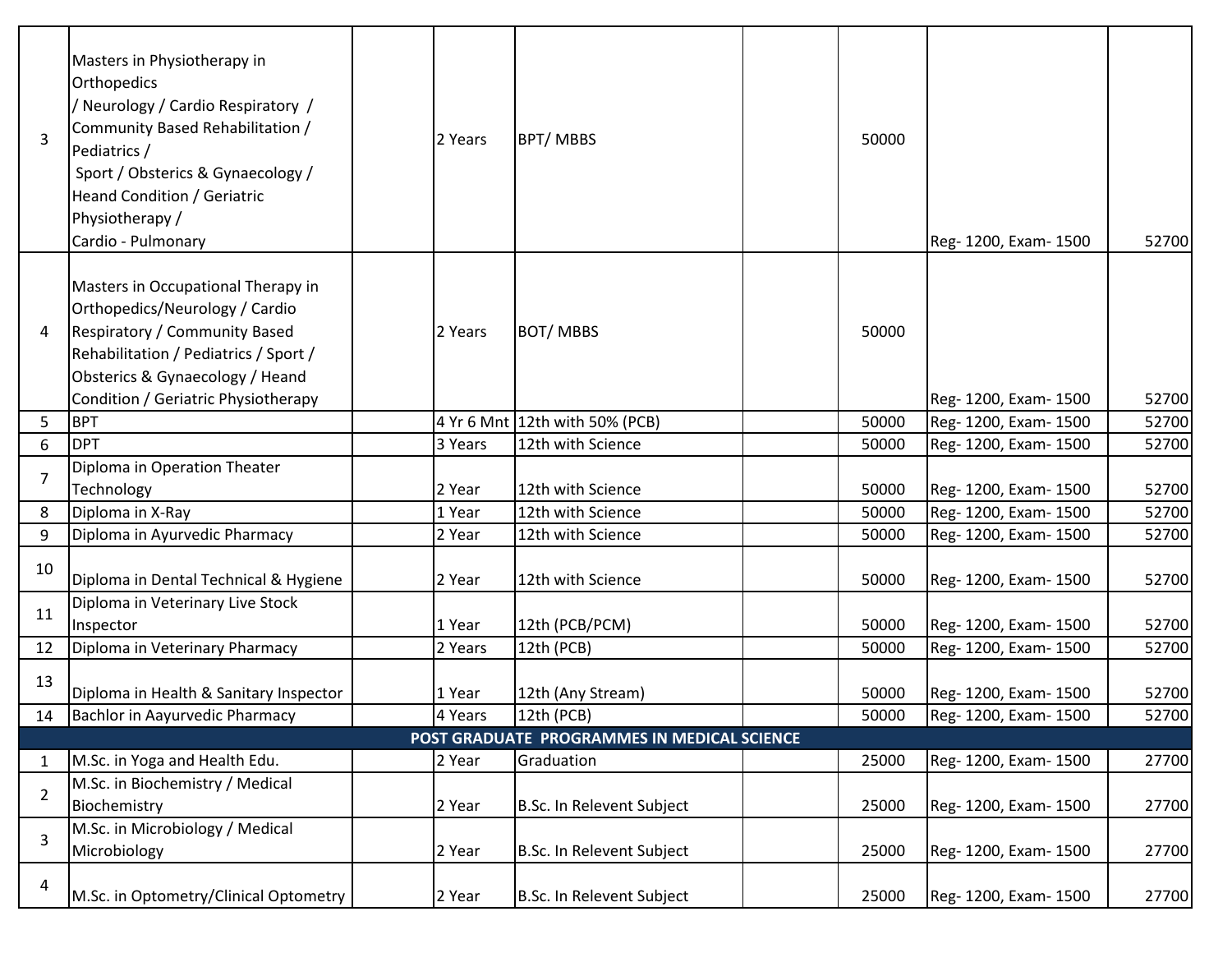| 5              | M.Sc. in Neuro Science Technology       | 2 Year  | B.Sc. In Relevent Subject                     | 25000 | Reg- 1200, Exam- 1500 | 27700 |
|----------------|-----------------------------------------|---------|-----------------------------------------------|-------|-----------------------|-------|
|                | M.Sc. in Medical Laboratory             |         |                                               |       |                       |       |
| 6              | Technology                              | 2 Year  | B.Sc. In Relevent Subject                     | 25000 | Reg- 1200, Exam- 1500 | 27700 |
| $\overline{7}$ | M.Sc. in Radio Imaging Technology       | 2 Year  | B.Sc. In Relevent Subject                     | 25000 | Reg- 1200, Exam- 1500 | 27700 |
| 8              | M.Sc. in Dialysis Technology            | 2 Year  | B.Sc. In Relevent Subject                     | 25000 | Reg- 1200, Exam- 1500 | 27700 |
| 9              | M.Sc. in Blood Transfusion Technology   | 2 Year  | B.Sc. In Relevent Subject                     | 25000 | Reg- 1200, Exam- 1500 | 27700 |
| 10             | Master in Public Health(MPH)            | 2 Year  | Graduation                                    | 25000 | Reg- 1200, Exam- 1500 | 27700 |
| 11             | M.Sc. in Yoga & Naturopathy             | 2 Year  | <b>B.Sc. In Relevent Subject</b>              | 25000 | Reg- 1200, Exam- 1500 | 27700 |
|                |                                         |         | <b>GRADUATE PROGRAMMES IN MEDICAL SCIENCE</b> |       |                       |       |
|                | B.Sc. in Yoga and Health                |         |                                               |       |                       |       |
| $\mathbf{1}$   | Edu./Naturopath                         | 3 Year  | 12th (PCB)                                    | 25000 | Reg- 1200, Exam- 1500 | 27700 |
| 2              | B.Sc. in Occupation Therapy             | 3 Year  | 12th (PCB)                                    | 25000 | Reg- 1200, Exam- 1500 | 27700 |
| 3              | B.Sc. in Homeopathic Pharmacy           | 3 Year  | 12th (PCB)                                    | 25000 | Reg- 1200, Exam- 1500 | 27700 |
|                | B.Sc. in Biochemistry / Medical         |         |                                               |       |                       |       |
| 4              | Biochemistry                            | 3 Year  | 12th (PCB)                                    | 25000 | Reg- 1200, Exam- 1500 | 27700 |
|                | B.Sc. in Microbiology / Medical         |         |                                               |       |                       |       |
| 5              | Microbiology                            | 3 Year  | 12th (PCB)                                    | 25000 | Reg- 1200, Exam- 1500 | 27700 |
|                |                                         |         |                                               |       |                       |       |
| 6              | B.Sc. in Optometry / Clinical Optometry | 3 Year  | 12th (PCB)                                    | 25000 | Reg- 1200, Exam- 1500 | 27700 |
| $\overline{7}$ | B.Sc. in Neuro Science Technology       | 3 Year  | 12th (PCB)                                    | 25000 | Reg- 1200, Exam- 1500 | 27700 |
|                |                                         |         |                                               |       |                       |       |
| 8              | B.Sc. in Medical Laboratory Technology  | 3 Year  | 12th (PCB)                                    | 25000 | Reg- 1200, Exam- 1500 | 27700 |
| 9              | B.Sc. in Radio Imaging Technology       | 3 Year  | 12th (PCB)                                    | 25000 | Reg- 1200, Exam- 1500 | 27700 |
| 10             | B.Sc. in Dialysis Technology            | 3 Year  | 12th (PCB)                                    | 25000 | Reg- 1200, Exam- 1500 | 27700 |
| 11             | B.Sc. in Emergency & Trauma Care        | 3 Year  | 12th (PCB)                                    | 25000 | Reg- 1200, Exam- 1500 | 27700 |
|                |                                         |         |                                               |       |                       |       |
| 12             | B.Sc. in Blood Transfusion Technology   | 3 Year  | 12th (PCB)                                    | 25000 | Reg- 1200, Exam- 1500 | 27700 |
|                |                                         |         |                                               |       |                       |       |
| 13             | B.Sc. in Cardiac Technology Cardiology  | 3 Year  | 12th (PCB)                                    | 25000 | Reg- 1200, Exam- 1500 | 27700 |
|                |                                         |         |                                               |       |                       |       |
| 14             | B.Sc. in Operation Theater Technology   | 3 Year  | 12th (PCB)                                    | 25000 | Reg- 1200, Exam- 1500 | 27700 |
|                |                                         |         |                                               |       |                       |       |
| 15             | B.Sc in Acupuncture Medical Science     | 3 Year  | 12th/ Dip. in Acupuncture                     | 25000 | Reg- 1200, Exam- 1500 | 27700 |
| 16             | B.Sc. in Medical Radio Diagnosis        | 3 Year  | 12th (PCB)                                    | 25000 | Reg- 1200, Exam- 1500 | 27700 |
|                |                                         |         | <b>DIPLOMA PROGRAMMES</b>                     |       |                       |       |
|                | Diploma in Blood Transfusion            |         |                                               |       |                       |       |
| $\mathbf{1}$   | Technology                              | 2 Years | 12th (PCB)                                    | 35000 | Reg- 1200, Exam- 1500 | 37700 |
|                |                                         |         |                                               |       |                       |       |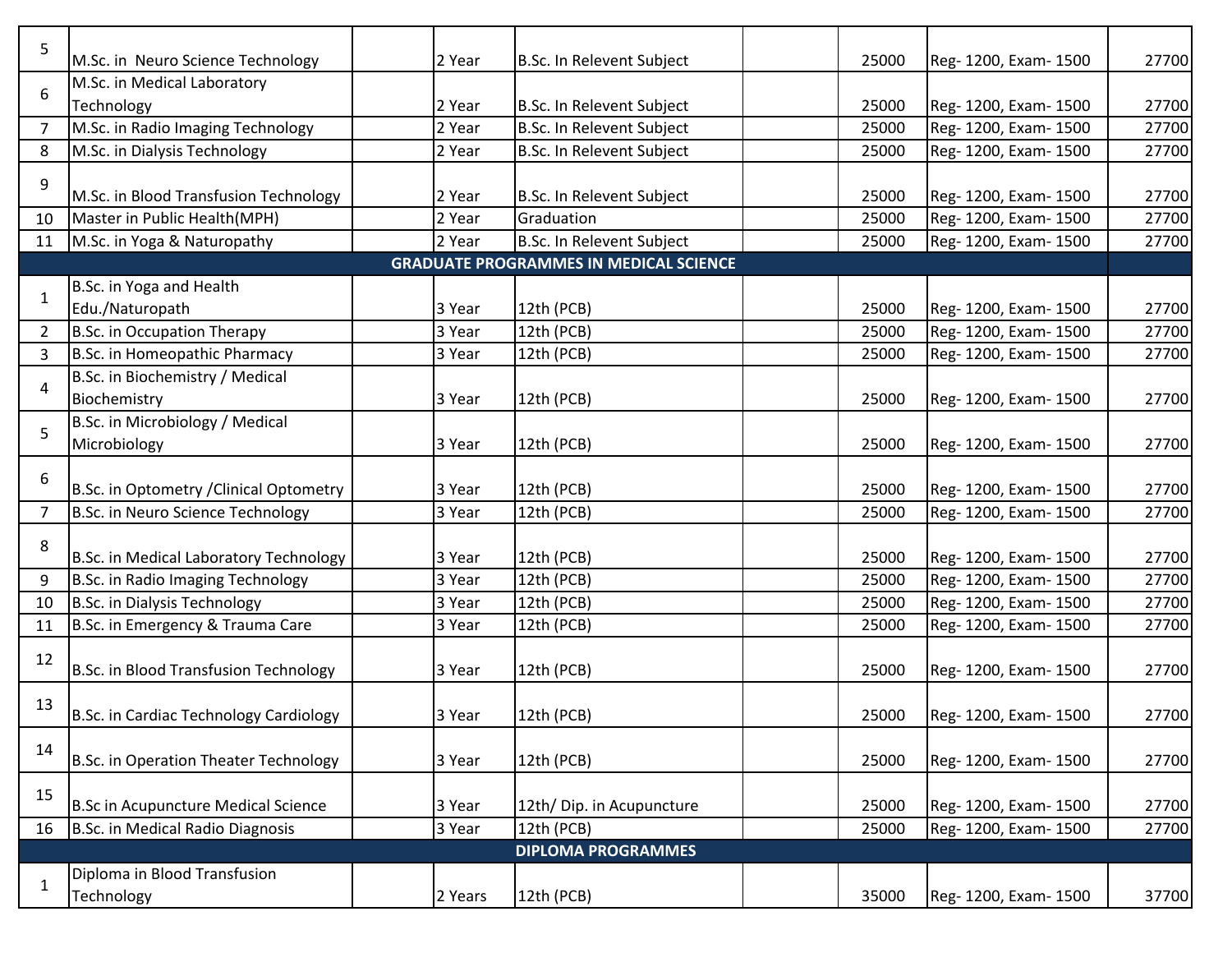| 2              | Diploma in Emergency & Trauma Care  | 2 Years          | 12th (PCB)                          |       | 35000 | Reg- 1200, Exam- 1500 | 37700 |
|----------------|-------------------------------------|------------------|-------------------------------------|-------|-------|-----------------------|-------|
| 3              | Diploma in Nutrition Dietics        | 2 Years          | 12th (PCB)                          |       | 45000 | Reg- 1200, Exam- 1500 | 37700 |
| 4              | Diploma in Pharma Sales             | 2 Years          | 12th (PCB)                          |       | 45000 | Reg- 1200, Exam- 1500 | 37700 |
|                | Diploma in Health Information       |                  |                                     |       |       |                       |       |
| 5              | Technology                          | 2 Years          | 12th (PCB)                          |       | 45000 | Reg- 1200, Exam- 1500 | 37700 |
|                | Diploma in Medical Laboratory       |                  |                                     |       |       |                       |       |
| 6              | Technology                          | 2 Years          | 12th (PCB)                          |       | 35000 | Reg- 1200, Exam- 1500 | 37700 |
| $\overline{7}$ | Diploma in Speech & Hearing         | 2 Years          | 12th (PCB)                          |       | 25000 | Reg- 1200, Exam- 1500 | 27700 |
| 8              | Diploma in Refraction Optometry     | 2 Years          | 12th (PCB)                          |       | 25000 | Reg- 1200, Exam- 1500 | 27700 |
| 9              | Diploma in Health Care & Services   | 2 Years          | 12th (PCB)                          |       | 35000 | Reg- 1200, Exam- 1500 | 37700 |
| 10             | Diploma in Dialysis Technician      | 2 Years          | 12th (PCB)                          |       | 35000 | Reg- 1200, Exam- 1500 | 37700 |
| 11             | Diploma in Opthalmic Technician     | 3 Years          | 12th (PCB)                          |       | 35000 | Reg- 1200, Exam- 1500 | 37700 |
| 12             | Diploma in Radio Diagnosis          | 3 Years          | 12th (PCB)                          |       | 35000 | Reg- 1200, Exam- 1500 | 37700 |
|                | Diploma in Veterinary Live Stock    |                  |                                     |       |       |                       |       |
| 13             | Inspector                           | 1 Year           | 12th (PCB)                          |       | 35000 | Reg- 1200, Exam- 1500 | 37700 |
| 14             | Diploma in Veterinary Pharmacy      | 2 Years          | 12th (PCB)                          |       | 35000 | Reg- 1200, Exam- 1500 | 37700 |
| 15             | Diploma in Panchkarma               | 1 Year           | 12th (PCB)                          |       | 35000 | Reg- 1200, Exam- 1500 | 37700 |
| 16             | Diploma in Health Inspector         | 1 Year           | 12th or Equivalent                  |       | 35000 | Reg- 1200, Exam- 1500 | 37700 |
|                |                                     |                  |                                     |       |       |                       |       |
| 17             | PG Certificate Course in Panchkarma | 6 Months B.A.M.S |                                     |       | 40000 | Reg- 1200, Exam- 1500 | 42700 |
| 18             | Certificate in Acupuncture          | 3 Years          | 10+2/Certificate in Acupuncture     |       | 35000 | Reg- 1200, Exam- 1500 | 37700 |
| 19             | Certificate in Herbal Medicine      | 2 Years          | 12th                                |       | 35000 | Reg- 1200, Exam- 1500 | 37700 |
| 20             | Certificate in Rehabilitation       | 2 Years          | 12th                                |       | 35000 | Reg- 1200, Exam- 1500 | 37700 |
| 21             | Diploma in Naturopathy & Yoga       |                  |                                     |       |       |                       |       |
|                | Science                             | 2 year           | $10+2$                              |       | 35000 | Reg- 1200, Exam- 1500 | 37700 |
| 22             | Diploma in Industrial Safety        | 1 Year           | 12th                                |       | 35000 | Reg- 1200, Exam- 1500 | 37700 |
|                |                                     |                  | <b>SCHOOL OF FIRE &amp; SAFETY</b>  |       |       |                       |       |
| 1              | <b>Fire Man</b>                     |                  | 6 Months 10th or Equivalent         | 45000 | 45000 | Reg- 1200, Exam- 1500 | 47700 |
| $\overline{2}$ | <b>Fire Officer</b>                 | 1 Year           | 12th or Equivalent                  | 45000 | 45000 | Reg- 1200, Exam- 1500 | 47700 |
|                |                                     |                  | <b>SCHOOL OF MEDICAL HEALTHCARE</b> |       |       |                       |       |
| 1              | PG Diploma in Ultrasonography       | 1 Year           | MBBS / AYUSH Graduate               |       | 70000 | Reg- 1200, Exam- 1500 | 72700 |
| 2              | PG Diploma in Echocardiography      | 1 Year           | MBBS / MBBS MD MEDICINE             |       | 50000 | Reg- 1200, Exam- 1500 | 52700 |
| 3              | PG Diploma in Cosmetology &         |                  |                                     |       |       |                       |       |
|                | <b>Aesthetic Medicine</b>           | 1 Year           | MBBS / AYUSH Graduate               |       | 20000 | Reg- 1200, Exam- 1500 | 22700 |
| 4              | PG Diploma in Rheumatology          | 1 Year           | <b>MBBS</b>                         |       | 50000 | Reg- 1200, Exam- 1500 | 52700 |
| 5              |                                     |                  |                                     |       |       |                       |       |
|                | PG Diploma in Emergency Medicine    | 1 Year           | <b>MBBS</b>                         |       | 20000 | Reg- 1200, Exam- 1500 | 22500 |
| 6              | PG Diploma in Diabetology           | 1 Year           | MBBS / MBBS MD                      |       | 50000 | Reg- 1200, Exam- 1500 | 52700 |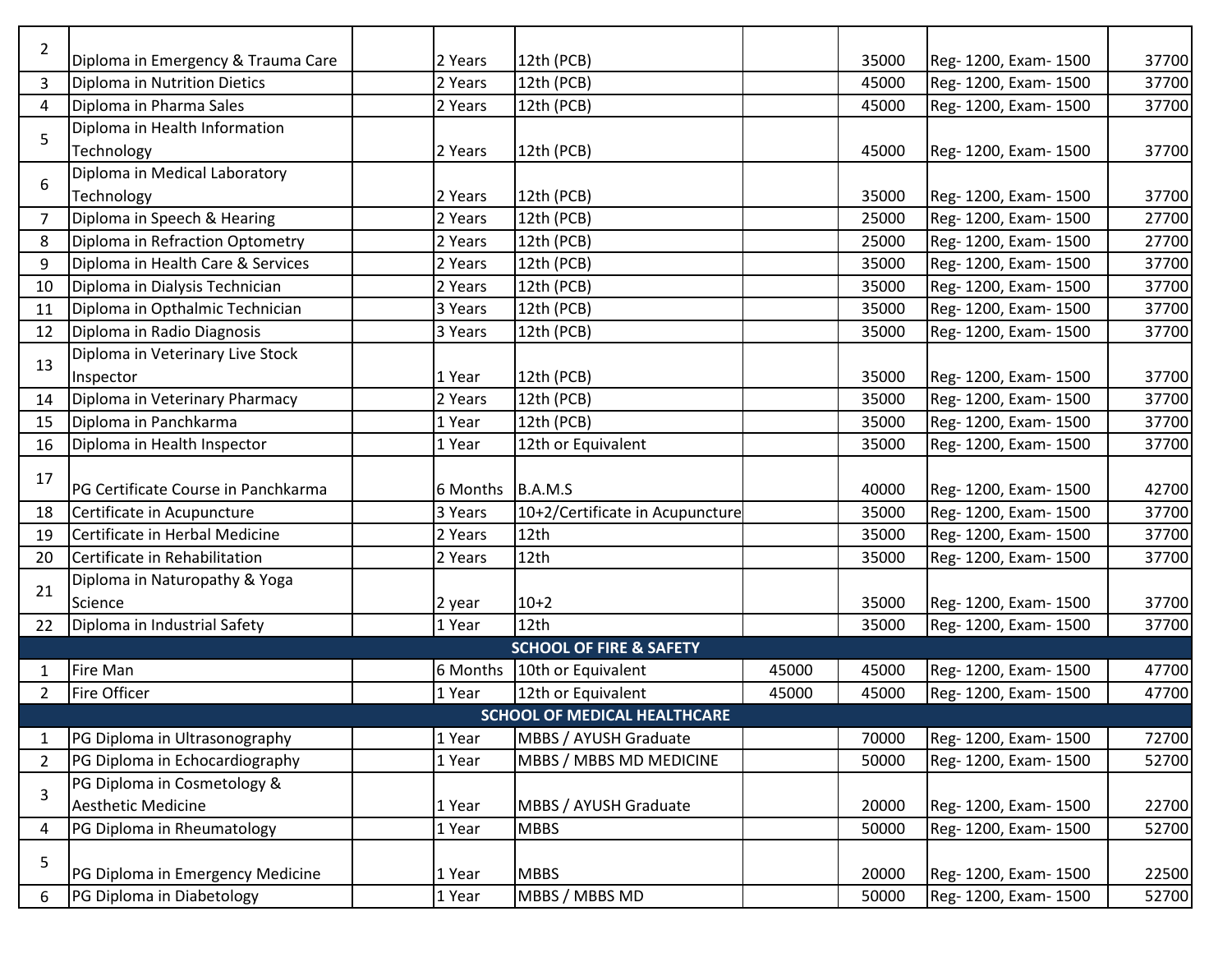|                | PG Diploma in Clinical Cardiology        | 1 Year  | MBBS + 2 Yrs Exp./ MBBS & MD     | 70000 | Reg- 1200, Exam- 1500 | 72700 |
|----------------|------------------------------------------|---------|----------------------------------|-------|-----------------------|-------|
| 8              | PG Diploma in Dermatology                | 1 Year  | <b>MBBS</b> or equivalent Degree | 50000 | Reg- 1200, Exam- 1500 | 52700 |
| 9              | PG Diploma in Family Medicine            | 1 Year  | MBBS or equivalent Degree        | 40000 | Reg- 1200, Exam- 1500 | 42700 |
| 10             |                                          |         |                                  |       |                       |       |
|                | PG Diploma in Hospital Management        | 1 Year  | Graduation                       | 50000 | Reg- 1200, Exam- 1500 | 52700 |
|                |                                          |         | <b>VOCATIONAL COURSE</b>         |       |                       |       |
| 1              | B. Voc in Agriculture Farm House         |         |                                  |       |                       |       |
|                | Management                               | 3 Years | 12th/ITI/Diploma                 | 30000 | Reg- 1200, Exam- 1500 | 32700 |
| $\overline{2}$ | <b>B.Voc in Automotive Skills</b>        | 3 Years | 12th/ITI/Diploma                 | 30000 | Reg- 1200, Exam- 1500 | 32700 |
|                |                                          |         |                                  |       |                       |       |
| 3              | B. Voc in Banking, Financial Services &  |         |                                  |       |                       |       |
|                | <b>Insurance Skills</b>                  | 3 Years | 12th/ITI/Diploma                 | 30000 | Reg- 1200, Exam- 1500 | 32700 |
| 4              | B. Voc in E- Commerce and Digital        |         |                                  |       |                       |       |
|                | Marketing                                | 3 Years | 12th/ITI/Diploma                 | 30000 | Reg- 1200, Exam- 1500 | 32700 |
| 5              | <b>B.Voc in Electrical Skills</b>        | 3 Years | 12th/ITI/Diploma                 | 30000 | Reg- 1200, Exam- 1500 | 32700 |
| 6              | B. Voc in Entrepreneurship Skills        | 3 Years | 12th/ITI/Diploma                 | 30000 | Reg- 1200, Exam- 1500 | 32700 |
| 7              | B.Voc in Fashion Design                  | 3 Years | 12th/ITI/Diploma                 | 30000 | Reg-1200, Exam-1500   | 32700 |
|                |                                          |         |                                  |       |                       |       |
| 8              | B. Voc in Fire Technology and Industrial |         |                                  |       |                       |       |
|                | <b>Safety Management</b>                 | 3 Years | 12th/ITI/Diploma                 | 30000 | Reg- 1200, Exam- 1500 | 32700 |
| 9              | B.Voc in Graphic design                  | 3 Years | 12th/ITI/Diploma                 | 30000 | Reg- 1200, Exam- 1500 | 32700 |
| 10             | B. Voc in Hospitality & Hotel            |         |                                  |       |                       |       |
|                | Management                               | 3 Years | 12th/ITI/Diploma                 | 30000 | Reg- 1200, Exam- 1500 | 32700 |
| 11             | B.Voc in Hotel Management & Tourism      |         |                                  |       |                       |       |
|                | <b>Skills</b>                            | 3 Years | 12th/ITI/Diploma                 | 30000 | Reg- 1200, Exam- 1500 | 32700 |
| 12             | B.Voc in Interior Design                 | 3 Years | 12th/ITI/Diploma                 | 30000 | Reg-1200, Exam-1500   | 32700 |
| 13             | B. Voc in Internet of Things:            |         |                                  |       |                       |       |
|                | Programming and Big Data                 | 3 Years | 12th/ITI/Diploma                 | 30000 | Reg- 1200, Exam- 1500 | 32700 |
| 14             | B. Voc in IT / Networking Skills         | 3 Years | 12th/ITI/Diploma                 | 30000 | Reg- 1200, Exam- 1500 | 32700 |
| 15             |                                          |         |                                  |       |                       |       |
|                | B. Voc in Machine Learning & Al Skills   | 3 Years | 12th/ITI/Diploma                 | 30000 | Reg- 1200, Exam- 1500 | 32700 |
| 16             | <b>B.Voc in Manufacturing Skills</b>     | 3 Years | 12th/ITI/Diploma                 | 30000 | Reg- 1200, Exam- 1500 | 32700 |
| 17             | B.Voc in Renewable Energy                |         |                                  |       |                       |       |
|                | <b>Technology Skills</b>                 | 3 Years | 12th/ITI/Diploma                 | 30000 | Reg- 1200, Exam- 1500 | 32700 |
| 18             | B. Voc in Robotics and Automation        | 3 Years | 12th/ITI/Diploma                 | 30000 | Reg- 1200, Exam- 1500 | 32700 |
| 19             | B. Voc in Yoga & Naturopathy             | 3 Years | 12th/ITI/Diploma                 | 30000 | Reg- 1200, Exam- 1500 | 32700 |
| 20             | B.Voc. in 3D Animation & VFX             | 3 Years | 12th/ITI/Diploma                 | 30000 | Reg- 1200, Exam- 1500 | 32700 |
| 21             | M. Voc in Automotive Skills              | 2 Years | <b>B.Voc</b>                     | 30000 | Reg- 1200, Exam- 1500 | 32700 |
| 22             | M. Voc in Embedded Systems & IoT         | 2 Years | B.Voc                            | 30000 | Reg- 1200, Exam- 1500 | 32700 |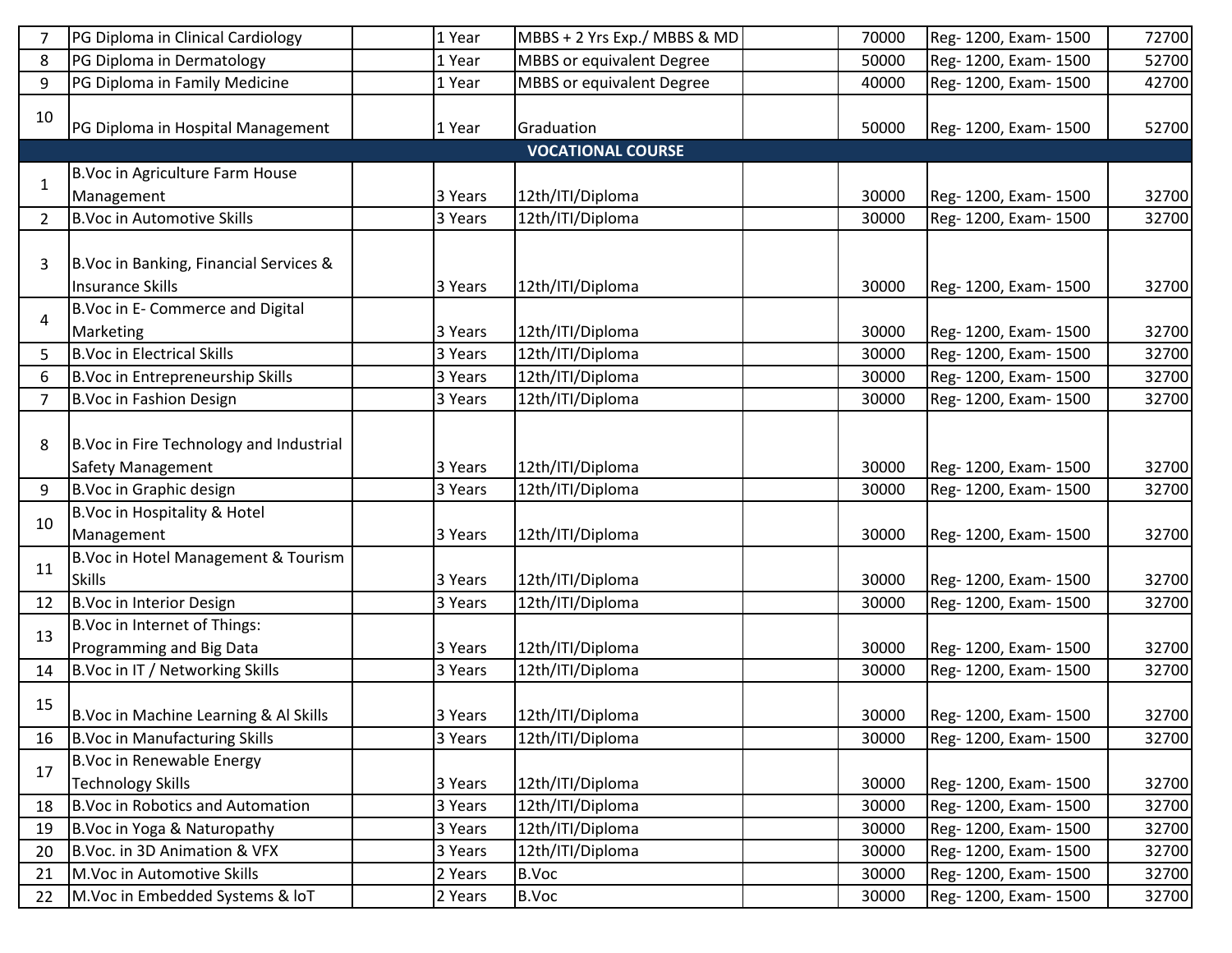| 23 | M. Voc in Entrepreneurship                                                                                                                                      |       | 2 Years | B.Voc                                         |       | 30000 | Reg- 1200, Exam- 1500 | 32700 |  |
|----|-----------------------------------------------------------------------------------------------------------------------------------------------------------------|-------|---------|-----------------------------------------------|-------|-------|-----------------------|-------|--|
| 24 | M.Voc in Entrepreneurship Skills                                                                                                                                |       | 2 Years | B.Voc                                         |       | 30000 | Reg- 1200, Exam- 1500 | 32700 |  |
| 25 | M. Voc in Fashion Design                                                                                                                                        |       | 2 Years | B.Voc                                         |       | 30000 | Reg- 1200, Exam- 1500 | 32700 |  |
| 26 | M. Voc in Hospitality & Hotel                                                                                                                                   |       |         |                                               |       |       |                       |       |  |
|    | Management                                                                                                                                                      |       | 2 Years | B.Voc                                         |       | 30000 | Reg- 1200, Exam- 1500 | 32700 |  |
| 27 | M.Voc in Interior Design                                                                                                                                        |       |         |                                               |       |       |                       |       |  |
|    | Entrepreneurship                                                                                                                                                |       | 2 Years | B.Voc                                         |       | 30000 | Reg- 1200, Exam- 1500 | 32700 |  |
| 28 |                                                                                                                                                                 |       |         |                                               |       |       |                       |       |  |
|    | M. Voc in Smart Power System Skills                                                                                                                             |       | 2 Years | B.Voc                                         |       | 30000 | Reg- 1200, Exam- 1500 | 32700 |  |
|    |                                                                                                                                                                 |       |         |                                               |       |       |                       |       |  |
|    |                                                                                                                                                                 |       |         | <b>SCHOOL OF ENGINEERING &amp; TECHNOLOGY</b> |       |       |                       |       |  |
|    | M.Tech (All Stream)                                                                                                                                             | 4 Sem |         | <b>B.Tech in Relevent Subject</b>             | 30000 | 60000 | Reg- 1200, Exam- 1500 | 62700 |  |
|    | B. Tech (All Stream)                                                                                                                                            | 8 Sem |         | 12th (PCM)                                    | 30000 | 60000 | Reg- 1200, Exam- 1500 | 62700 |  |
| 3  | B.Tech+ MBA                                                                                                                                                     | 10Sem |         | 12th (PCM)                                    | 40000 | 80000 | Reg- 1200, Exam- 1500 | 82700 |  |
|    | Polytechnic diploma (All Stream)                                                                                                                                |       | 3 Year  | 10th $/$ ITI                                  |       | 22000 | Reg- 1200, Exam- 1500 | 24700 |  |
|    | Polytechnic diploma (All Stream)                                                                                                                                |       | 2 Year  | 12th (PCM) / ITI                              |       | 22000 | Reg- 1200, Exam- 1500 | 24700 |  |
|    | Strems Available in Technical Courses - 1 . Civil 2. Automobile 3. Mechanical 4. Fire & Industrial 5. Electrical Electronics Aeronautics 6. Computer Science 7. |       |         |                                               |       |       |                       |       |  |
|    | <b>Biotechnology</b>                                                                                                                                            |       |         |                                               |       |       |                       |       |  |